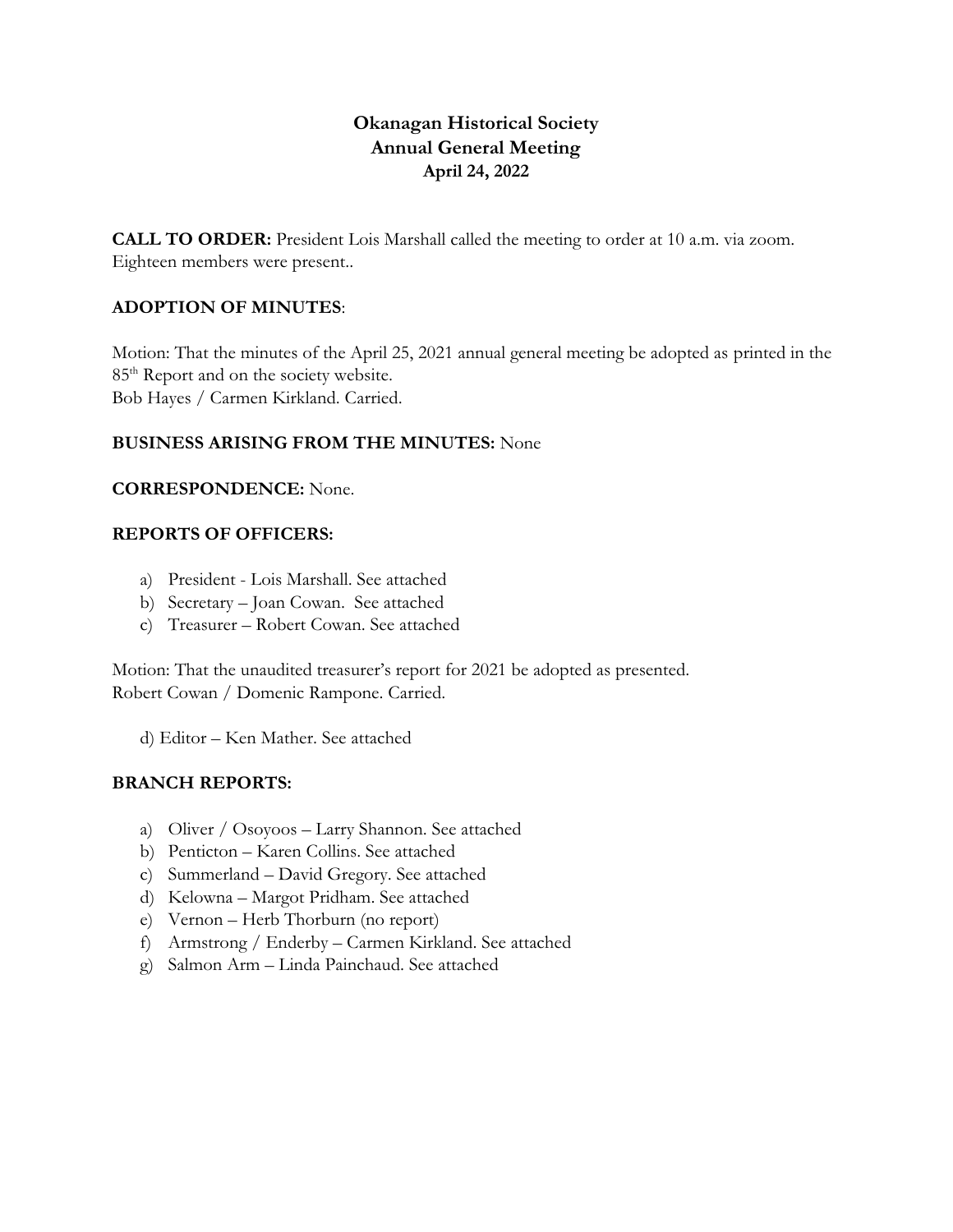#### **DIRECTORS-AT-LARGE:**

a) Father Pandosy – Domenic Rampone. See attached

Motion: Speaking on behalf of the Father Pandosy Committee, we wish to thank the Okanagan Historical Society executive for its donation of \$500 and the Kelowna Branch for its donation of \$2500.

Bob Hayes / Margot Pridham. Carried

- b) Student Essay Diane Ambil. See attached
- c) Website Lois Marshall (no report)
- d) Index Joan Cowan. See attached

Motion: That the reports of the Table Officers, Branch Presidents, and Directors-at-Large be adopted as received.

Larry Shannon / Diane Ambil. Carried.

#### **UNFINISHED BUSINESS:** None

#### **NEW BUSINESS:**

a) Election of Officers – Robert Cowan conducted the election of officers. The following table officers were elected by acclamation:

President – Lois Marshall Vice President – Larry Shannon Secretary – Karen Collins; Maggie Ricciardi Treasurer – Amrita Jawanda Editor – Ken Mather

Motion: That we appoint the following signing officers for the upcoming year, effective June 1, 2022: Amrita Jawanda, Lois Marshall, and Robert "Bob" Hayes. Robert Cowan / Larry Shannon. Carried Amrita Jawanda will bring forward a recommendation for an auditor at the next executive meeting.

b) Diane Ambil - The Salmon Arm Branch has an account for donations with the Shuswap Community Foundation and they recommend the OHS consider doing something similar. Robert Cowan reminded her that the OHS has an account with the Central Okanagan Foundation that is also available for donations. We receive interest from the Foundation each year.

c) Ken Mather - We are three years way from our  $100^{\text{th}}$  anniversary, 2025. We should do something special to commemorate the event. Lois suggested we add this to the July agenda and establish a committee to plan the event.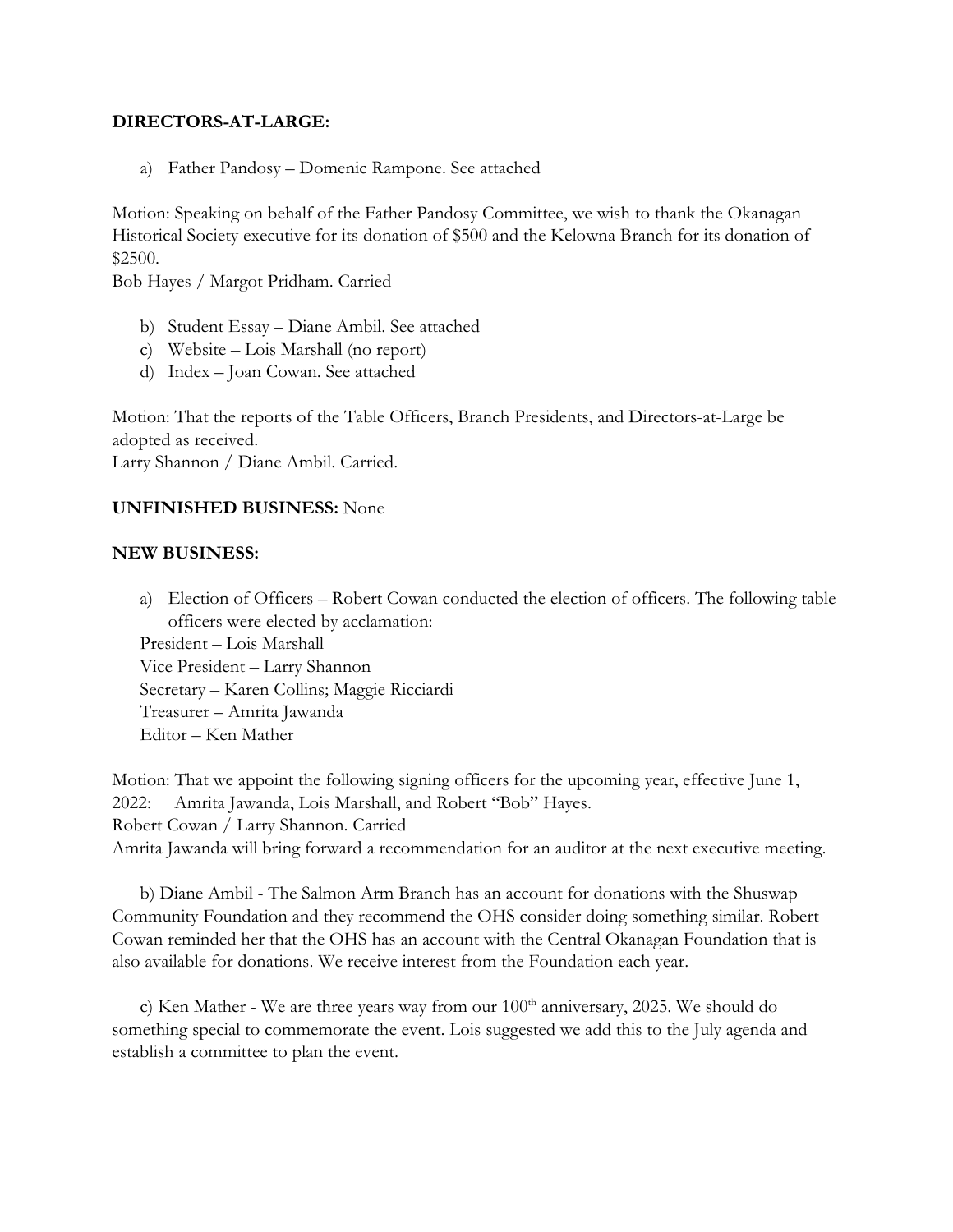d) Robert Cowan - The OHS received a package in the mail that he has passed on to the Kelowna Branch. Enclosed was the first hand-carved crest of the City of Kelowna; it was donated by the family of the man who created the second crest for the City. It was suggested that the branch retain the crest for the time being while the Father Pandosy Committee negotiates an agreement with the City of Kelowna.

## **COMPLIMENTARY RESOLUTIONS:**

a) Lois Marshall - Thank you to all of our directors and volunteers for their many years of service.

## **ANNOUNCEMENTS:**

a) The next annual general meeting will be held in May in Salmon Arm. The next executive meeting will be held July 10, 10 a.m.

## **ADJOURNMENT:**

The meeting was adjourned by president Lois Marshall at 10 45 a.m.

Respectfully submitted, Joan Cowan

Notice: All of the reports presented at the AGM may be found online on the society's website: okanaganhistoricalsociety.org.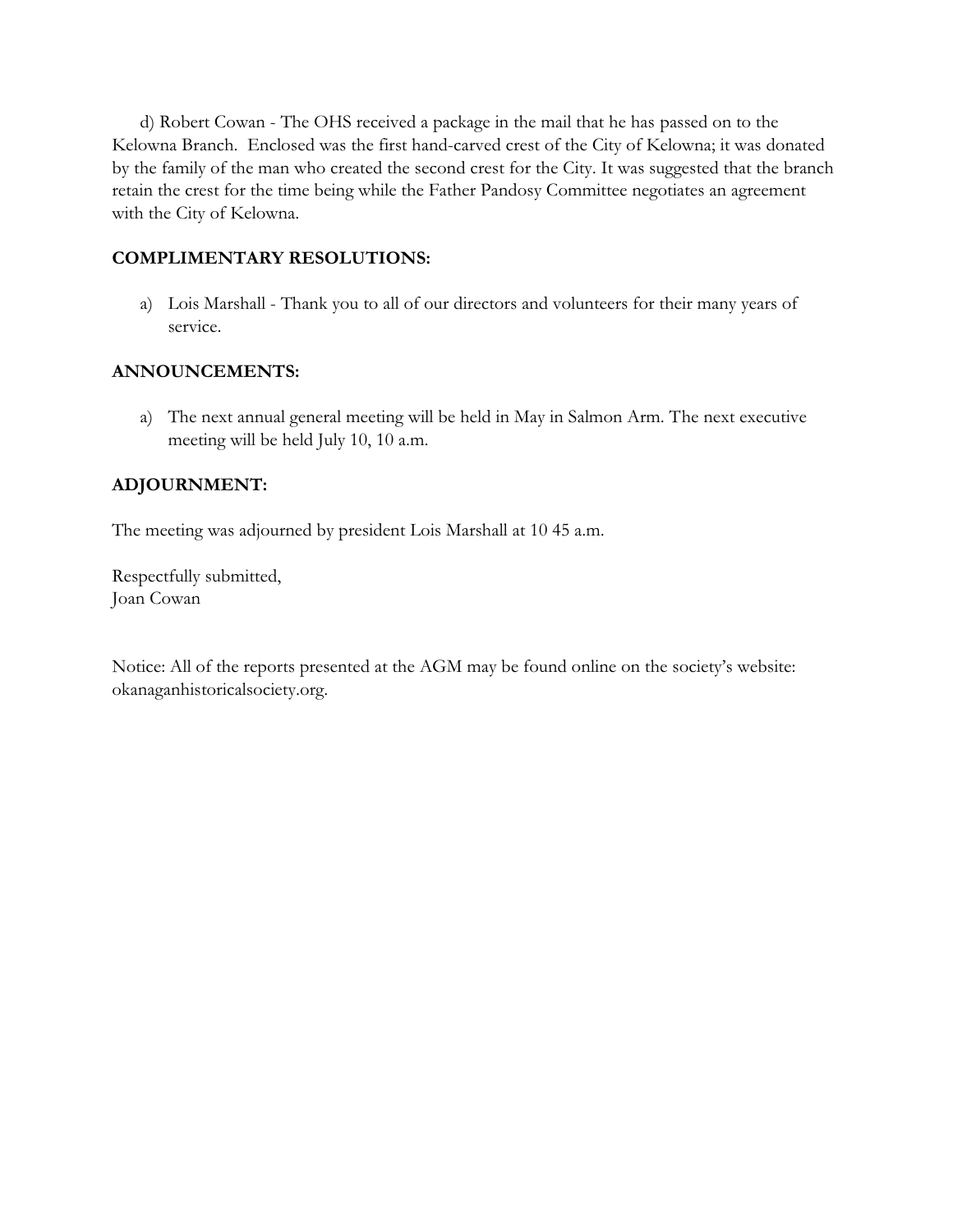**Okanagan Historical Society Annual General Meeting Remote/ZOOM Sunday, April 24, 2022**

#### *President's Message*

This last year continued online in order to follow Public Health Orders around the Covid-19 Pandemic. We appreciate our membership is more at-risk that other populations and want to make every effort to keep people free of the virus.

We met remotely using the Zoom platform. I think we are getting better at Zoom meetings, despite initial challenges. I continue to hope for the return to a more "normal" meeting environment, or some form of hybrid model; however, it will be up to the Executive to determine future meeting environments.

The most significant challenge this last year has been filling the roles that will be vacated with the resignation of Bob and Joan Cowan. The Okanagan Historical Society wholeheartedly thank Bob and Joan for their many, many years of service, and wish them a relaxing and happy break. Over the years, their positions grew beyond the two roles of Secretary and Treasurer. As various roles became vacant, they each took on more and more duties and responsibilities to ensure the Society continued. Their resignations forced the board to review all the duties, and to once again separate tasks into more manageable roles.

The 85<sup>h</sup> Report was released summer 2021. Articles include the Riddle of the Summerland Cannonballs, Enderby's Great Bridge Debate, and the Shatford Brothers: Entrepreneurs and Civic Leaders. We are now preparing for the 86<sup>th</sup> publication. I look forward to reading about new stories of heritage and local history. Please see the Editor's report for further information.

A Heritage Reconciliation Pledge was brought forward this year for discussion. A working committee was formed to review and modify a pledge that reflects the OHS mandate. We look forward to further discussions with this committee and a finalized pledge for next year's AGM.

The Father Pandosy Mission Site governance continues to be important for the Executive. Domenic Rampone, as OHS representative, has taken on the role of "facilitator" to bring about the transition of the site to the City of Kelowna. With the pandemic and the horror of the residential school situation, the Diocese of Nelson has been very busy this last year. The City, the Church and Dom met again recently, to re-initiate the conversation around the site transition to the City. While the buildings were again closed this past year, other Father Pandosy Mission initiatives continued. The Father Pandosy Committee were successful last year with a federal grant, the Community Economic Recovery Infrastructure Program (CERIP) grant, in the amount of \$78,158. Digby Heritage Services began a two-year conservation and preservation project on some of the buildings. While this grant is important for the preservation of the site, funding general operations continue to be a great concern. Thank you to the Kelowna Branch of OHS for their contribution to site operations this year. Thank you to the FPC for their work, and thank you to Domenic for working with the City and Diocese. We all hope the site will transition soon, and OHS can step back from this heritage property. Please see the Father Pandosy Committee report for further details.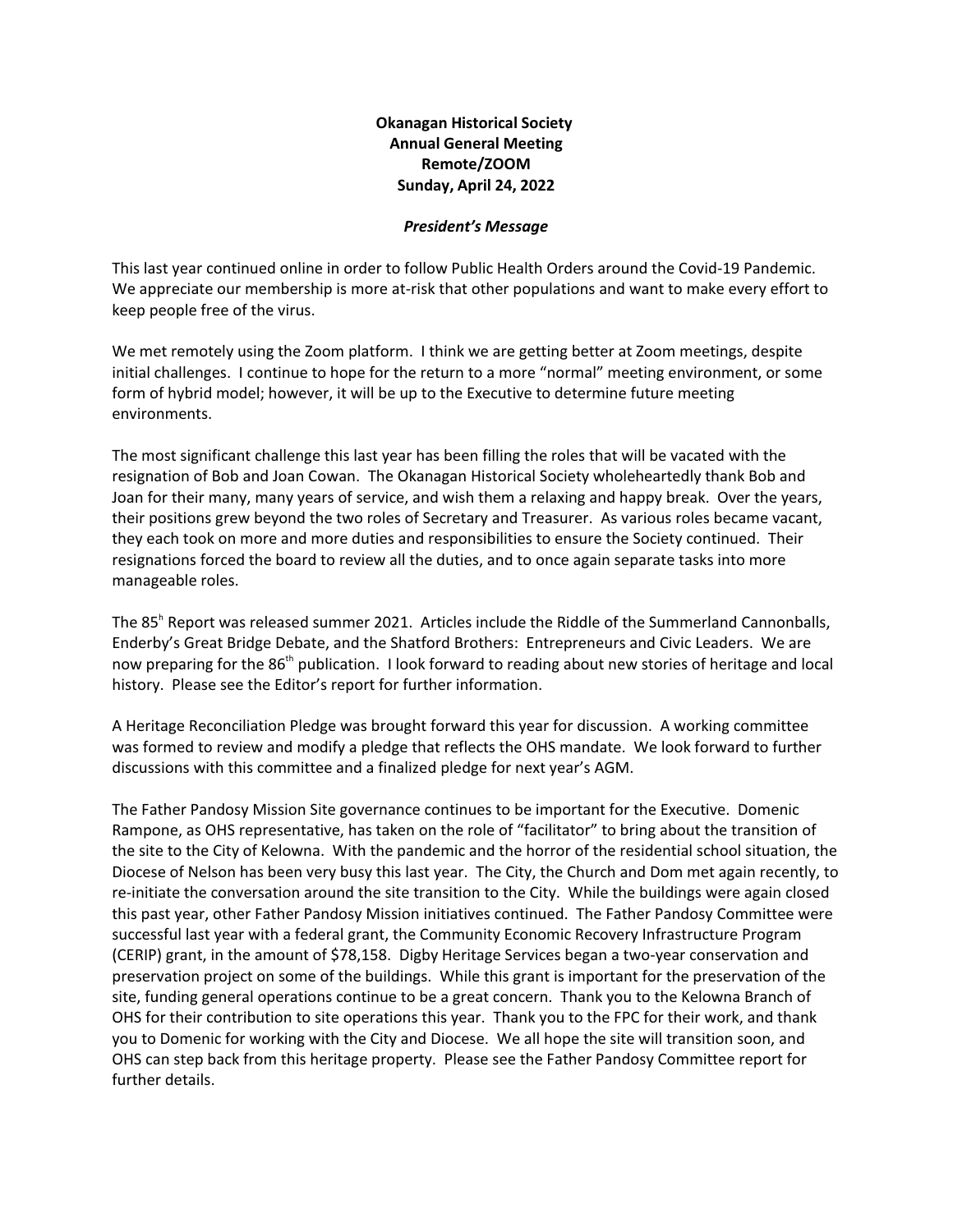Many Branch activities were curtailed or cancelled again this past year due to health concerns. However, our members continue to support and promote the history of their specific area, as well as the Okanagan, Shuswap, and Similkameen as a whole, where and when they can. We had media coverage with our support of the BCRDH project, digitizing historical Okanagan photographs. We were also highlighted as part of the BC Historical Federation centennial, with an article by Mark Forsythe in BC History. I am very thankful for everyone's work as we continue to tell the stories of our people and our part of British Columbia.

I believe succession planning for the OHS will be on the minds for many of our branches and the Executive in the coming years, as we continue to work to make Okanagan history, and the OHS relevant to younger generations, and our communities.

Respectfully submitted,

K. Lois Marshall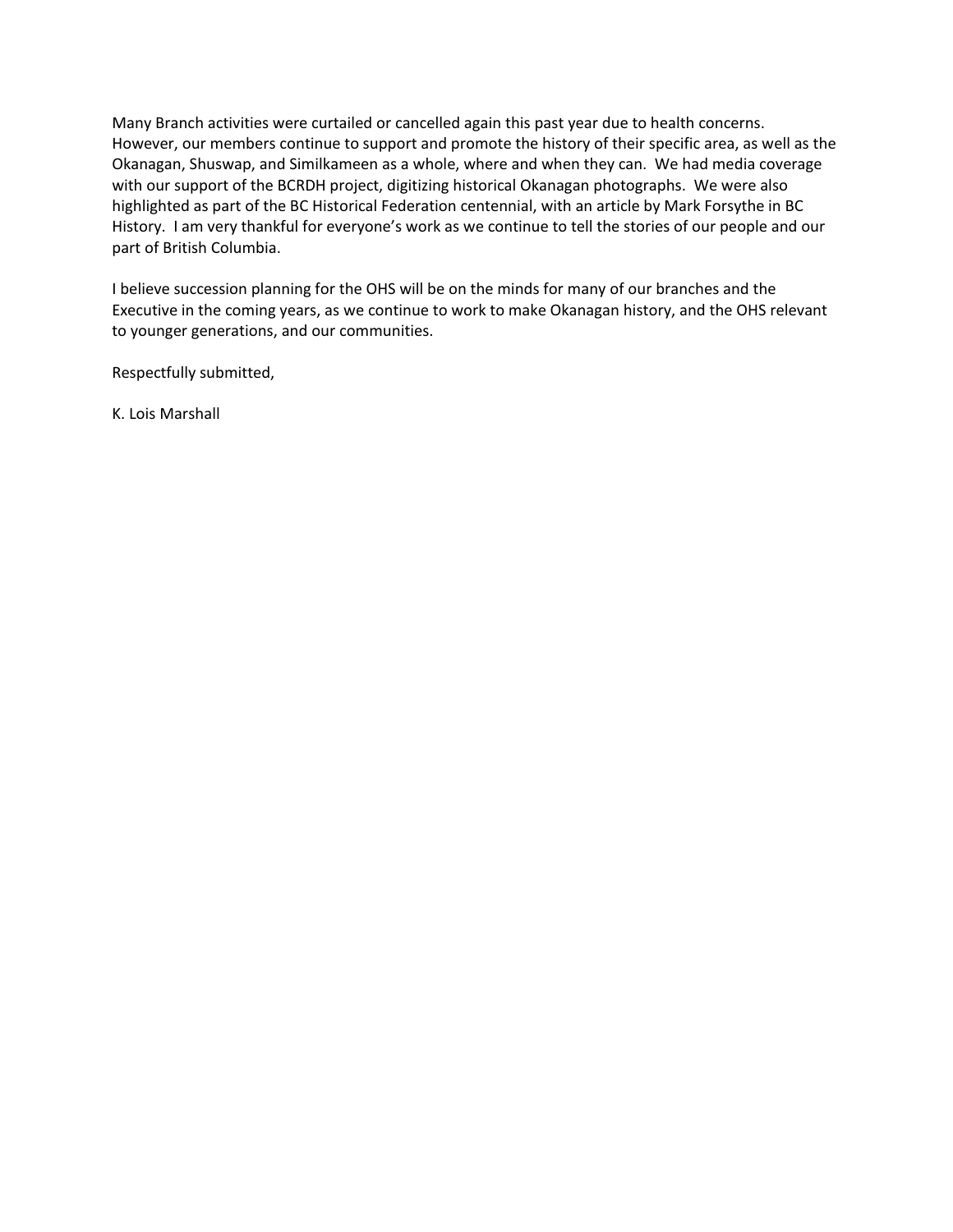## **Secretary's Report Okanagan Historical Society April 23, 2022**

This year I have attempted to complete all of my duties and additional responsibilities to the best of my ability.

 In recent months I sorted the many historical society records Bob and I have collected over the last 32 years and prepared them to pass on to our new directors-at-large and table officers. We also have approximately two boxes of archival records, including an editor's journal from 1989- 1997 and numerous photographs, that will be passed on to the Archives of the Greater Vernon Museum.

I would like to thank Karen and Maggie for taking on the roles of Recording and Corresponding secretary and Carmen for taking on Membership Director and Mail Distribution.. Thank you to everyone for your support over the years.

Respectfully submitted, Joan Cowan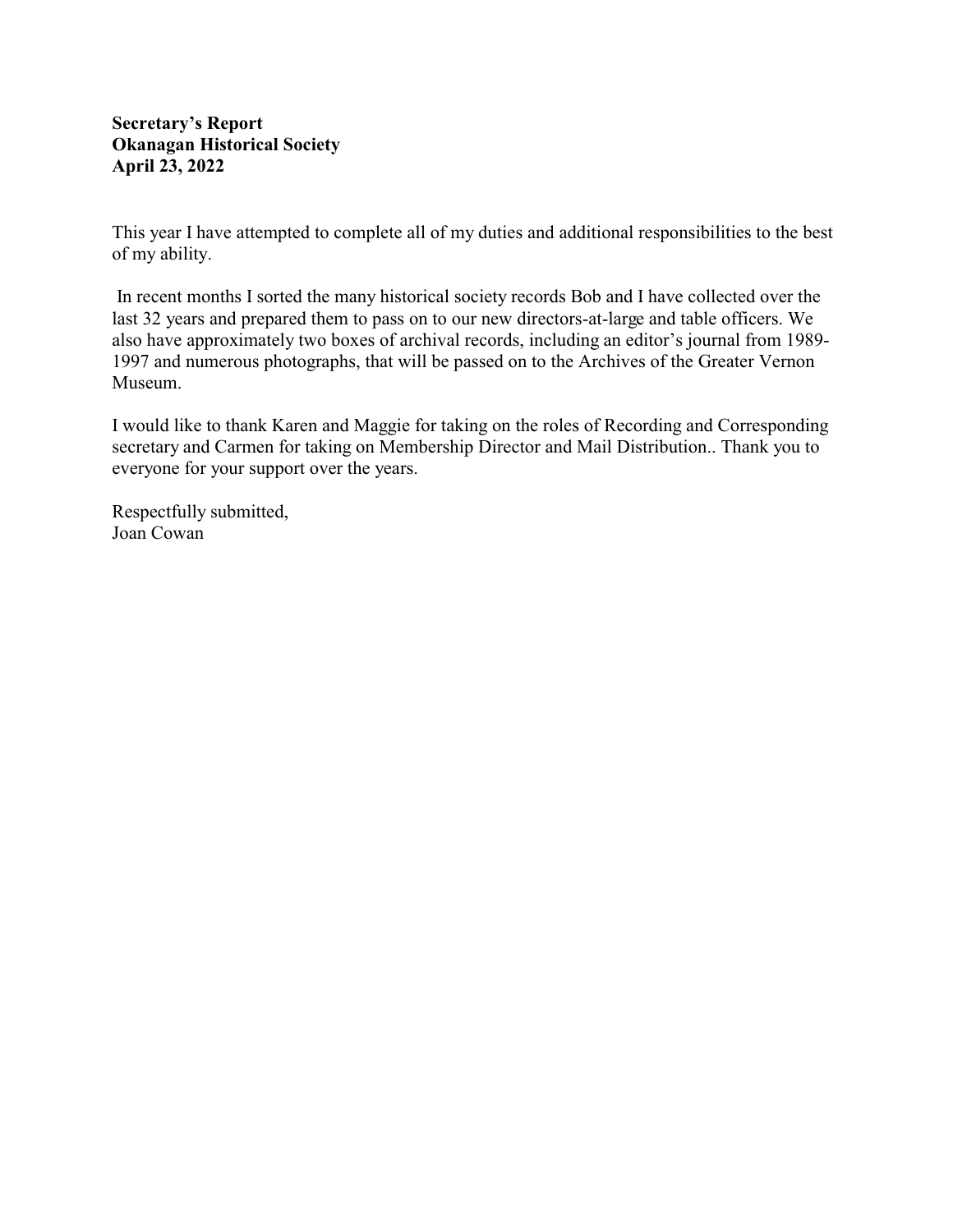# **Okanagan Historical Society**

Annual Financial Statement January 1, 2021 - December 31, 2021

| 2,106.00   | 2,574.00                                                                                                                                                                                                                                                                                         |
|------------|--------------------------------------------------------------------------------------------------------------------------------------------------------------------------------------------------------------------------------------------------------------------------------------------------|
|            | 3,240.00<br>2,376.00                                                                                                                                                                                                                                                                             |
|            | 360.00<br>378.00                                                                                                                                                                                                                                                                                 |
|            | 1,440.00<br>3,780.00                                                                                                                                                                                                                                                                             |
|            | 720.00<br>396.00                                                                                                                                                                                                                                                                                 |
|            | 720.00<br>820.00                                                                                                                                                                                                                                                                                 |
|            | 720.00<br>820.00                                                                                                                                                                                                                                                                                 |
|            | 3,345.00<br>3,575.00                                                                                                                                                                                                                                                                             |
| 12,327.00  | 15,043.00                                                                                                                                                                                                                                                                                        |
|            |                                                                                                                                                                                                                                                                                                  |
|            | 35.00                                                                                                                                                                                                                                                                                            |
|            | 1,327.00<br>1,302.00                                                                                                                                                                                                                                                                             |
|            | 17.80<br>22.23                                                                                                                                                                                                                                                                                   |
|            | 699.62                                                                                                                                                                                                                                                                                           |
|            | 1,138.07                                                                                                                                                                                                                                                                                         |
|            | 1,470.00<br>1,115.00                                                                                                                                                                                                                                                                             |
|            | 100.00<br>492.00                                                                                                                                                                                                                                                                                 |
|            | 630.88                                                                                                                                                                                                                                                                                           |
| 14,926.23  | 20,793.37                                                                                                                                                                                                                                                                                        |
| 17,731.88  | 21,333.79                                                                                                                                                                                                                                                                                        |
| (2,805.65) | 540.42                                                                                                                                                                                                                                                                                           |
|            | Armstrong/Enderby<br>Kelowna<br>Oliver/Osoyoos<br>Penticton<br>Salmon Arm<br>Summerland<br>Vernon<br>Treasurer<br>Index sales<br>Postage & handling<br>U.S. Exchange<br><b>GST</b> Rebate<br>Insurance recovery<br>Donations, General<br>Donations, Branches<br>Interest, Okanagan<br>Foundation |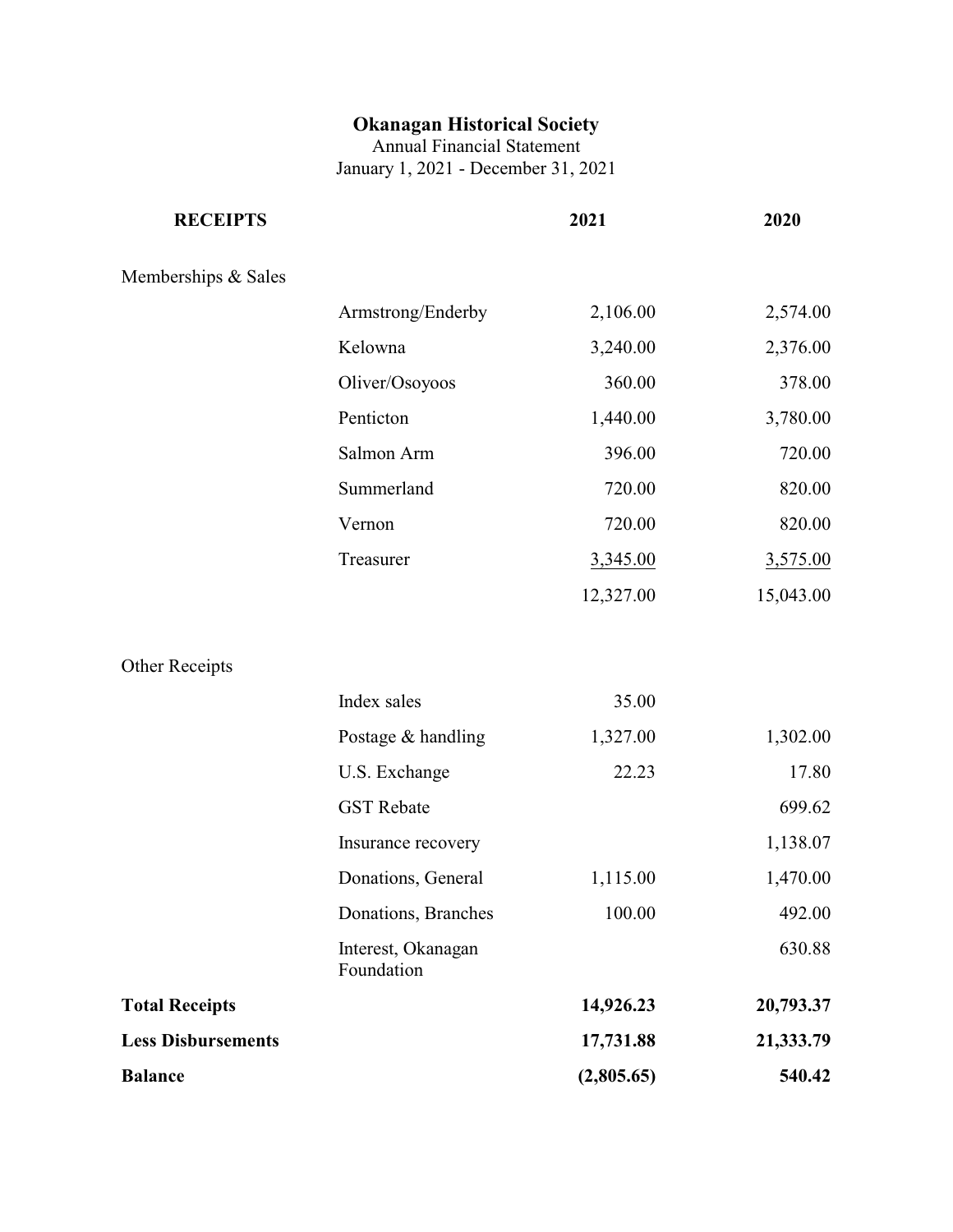|                                 |                       | 2021      | 2020      |
|---------------------------------|-----------------------|-----------|-----------|
| <b>DISBURSEMENTS</b>            |                       |           |           |
| <b>Expenses Regarding Sales</b> | Printing              | 9,069.34  | 9,136.94  |
|                                 | Postage & Handling    | 1,396.01  | 1,248.91  |
|                                 | Editor's honorarium   | 3,000.00  | 3,000.00  |
| Executive                       | Secretary stipend     | 300.00    | 300.00    |
|                                 | Treasurer             | 600.00    |           |
|                                 | Editor (photos)       | 72.98     | 125.58    |
| Rentals                         | Room Rental           | 189.00    | 189.00    |
|                                 | Post Office Box       | 185.85    | 181.65    |
| Donations & Transfers           | <b>Branches</b>       | 100.00    | 492.00    |
|                                 | <b>Father Pandosy</b> |           | 699.33    |
| Office & Square charges         |                       | 12.54     | 153.98    |
| Insurance                       |                       | 1,715.00  | 1,708.00  |
| Auditor                         |                       | 890.00    | 870.00    |
| <b>B.C.</b> Registrar           |                       | 40.00     | 40.00     |
| Website & Internet              |                       | 11.16     | 1,888.40  |
| <b>Student Essay Contest</b>    |                       |           | 1,000.00  |
| Memberships                     |                       | 150.00    |           |
| <b>Total Disbursements</b>      |                       | 17,731.88 | 21,333.79 |
|                                 |                       |           |           |
| <b>CURRENT ASSETS</b>           | Chequing              | 1,958.34  |           |
|                                 | Savings               | 18,324.23 |           |
|                                 | <b>Term Deposits</b>  | 20,068.56 |           |
|                                 |                       | 40,351.13 |           |

NOTE: This is an unaudited report. The interest income from investments is not included.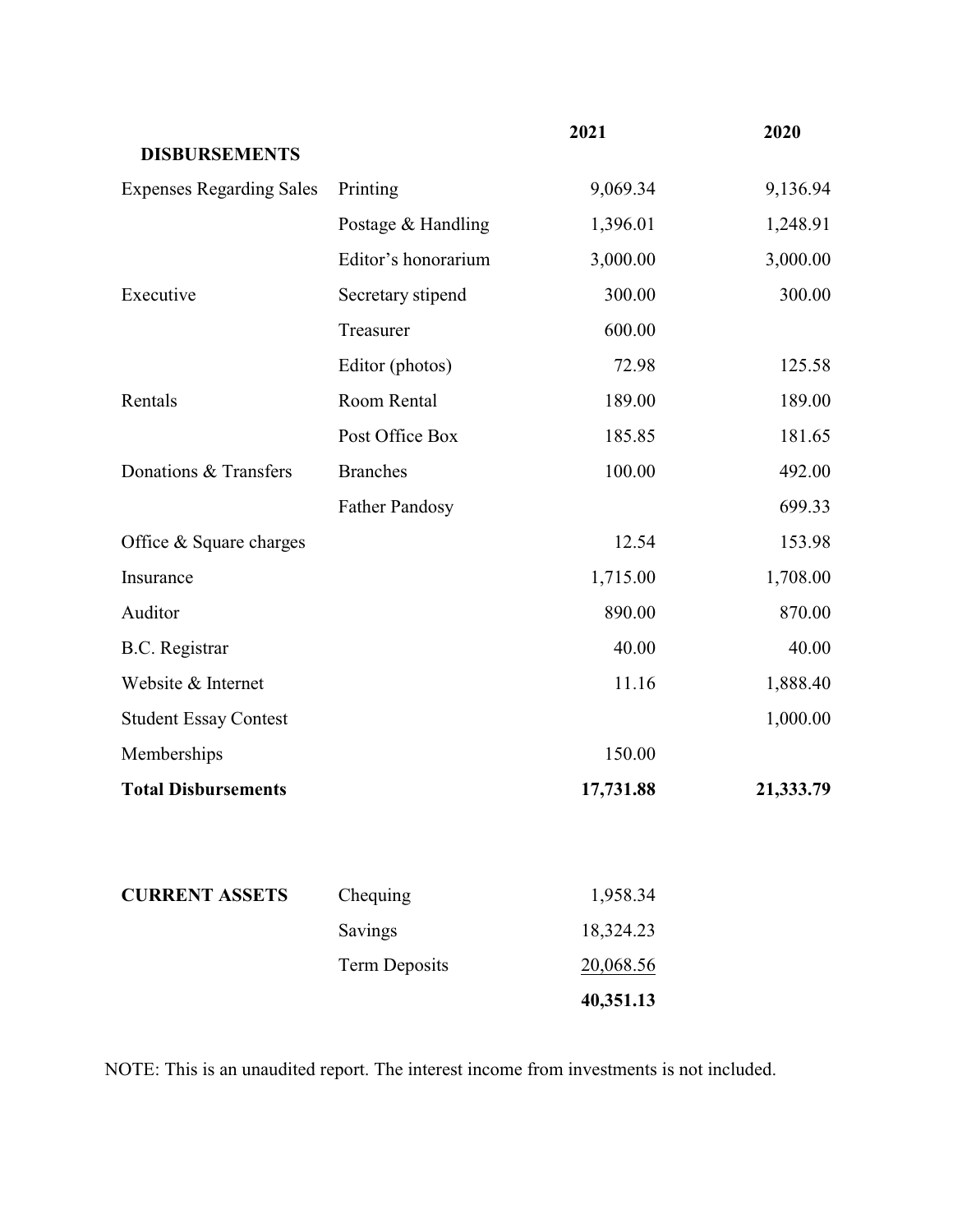## **Okanagan Historical Society Annual General Meeting (Remote/ZOOM) Sunday, April 24, 2022 Editor's Report**

Last year's 85th Report was well received and is selling well, with only a few copies remaining. After the report was printed, Kettle Valley Graphics, that had done the layout and printing of the last ten reports, was sold. I decided to look for a new printer and requested a quote from Get Colour Copies Ltd. a locally owned printer in Vernon. After finding that their quote was about \$3000 less than last year's printing costs, the Executive Council, at the February 27 meeting, approved a motion: "That we change the publisher from Kettle Valley Graphics to Get Colour Copies." I will be undertaking the layout of the report prior to printing, something that has usually been done by the printers.

This year's report is proceeding well, with 33 articles so far. I am happy to report that we received several entries for the Student Essay contest and have picked two essays to include in this year's report. In light of the fact that we did not give the award last year, the Executive Council approved awarding both essays prize money.

The Branch Editors met on March 20. Mary Trainor has stepped down as the Summerland Branch Editor and has been replaced by David Gregory. After some discussion, the Branch Editors agreed at their meeting that the "Lives Remembered" will continue to be included in the report.

Respectfully submitted, Ken Mather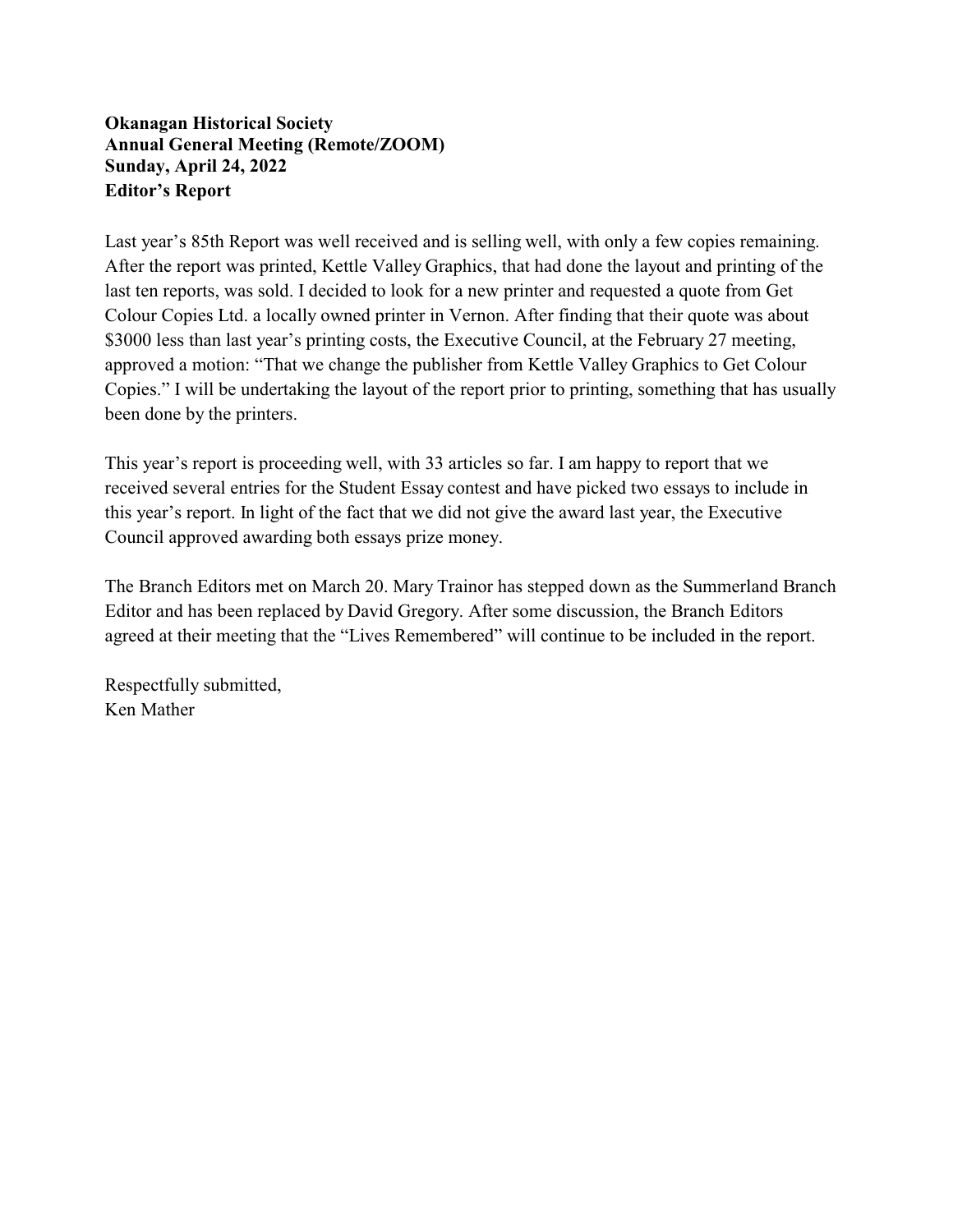# **Oliver Osoyoos Branch Report to the Okanagan Historical Society April 24, 2021 Annual General Meeting**

The Branch has not had any meetings recently but we continue to have a presence our communities and promote awareness of local history. Branch members were involved in the creation of official Canada Post commemorative stamps that are associated the celebration of Oliver's first 100 years. O.H.S. members also made contributions to a book that was written to acknowledge the 100-year anniversary of Oliver and celebrate the people of Oliver and the Osoyoos Indian Band. Kenneth Favrholdt, a former member of the Oliver Osoyoos Branch was a co-editor of this book.

The Branch continues to act as guardians for the O.H.S. Fairview Townsite property and the Fairview Kiosk. We also distribute the O.H.S Annual Report in Oliver and Osoyoos.

One project that we are currently working on involves improvements to the Kiosk Structure. The murals that are on display in the Kiosk are interesting, informative and valuable. The Kiosk was built in 1996-97 and is now showing its age. The pine shake roof definitely requires replacing and other parts of the structure should receive some maintenance.

Respectively Submitted, Larry Shannon Oliver Osoyoos Branch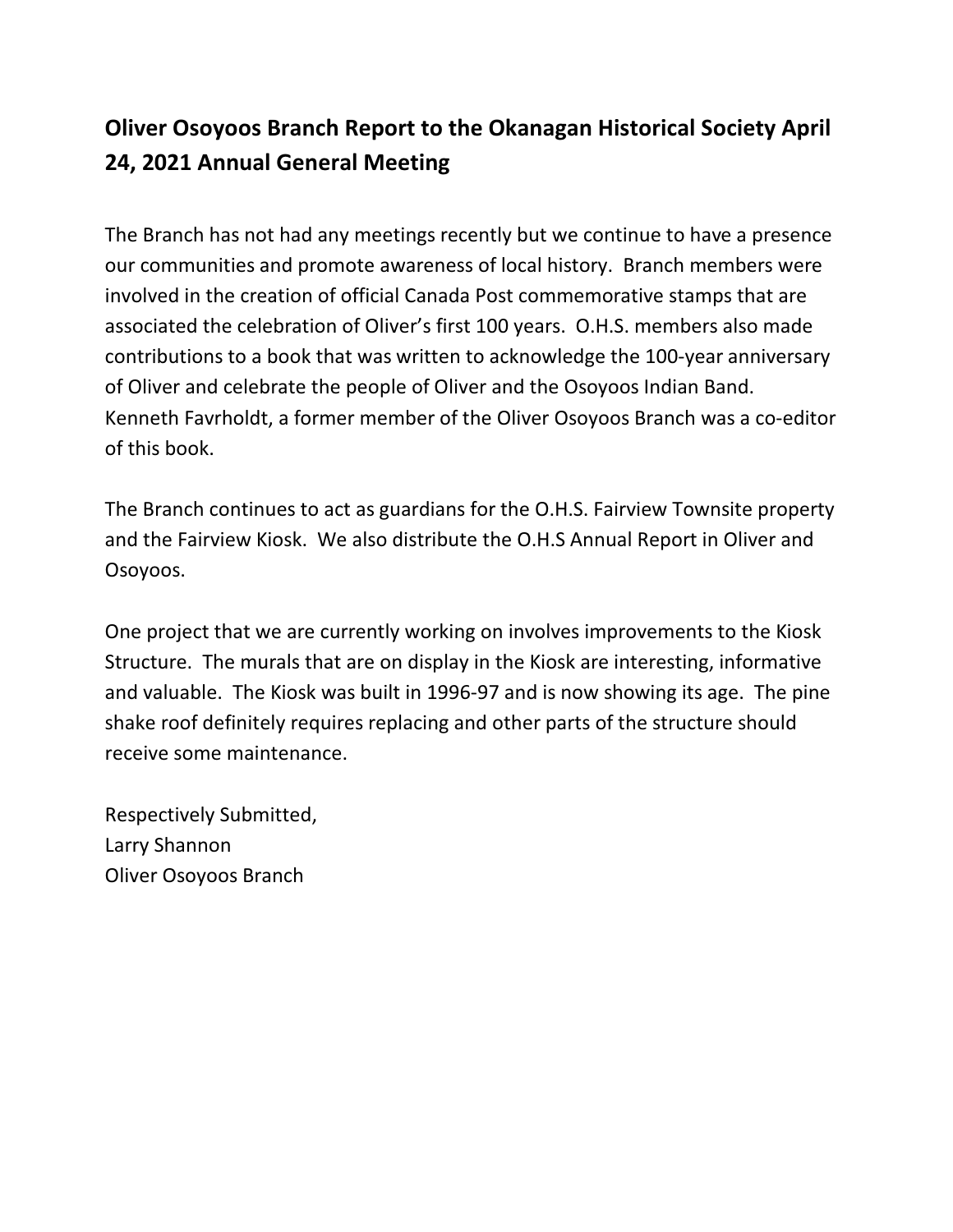# **Penticton Branch Report Okanagan Historical Society April 24, 2022**

For the past two years the Penticton Branch had paused most in-person activities but happily we have been more active since fall 2021. With the ease in COVID restraints and social distancing Cherry Lane Shopping Centre was able to return to their community engagement program and allow groups to host displays in the mall.

Since September we have had three successful book sales at Cherry Lane Shopping Centre. Along with a selection of back issues of the "OHS Report" we had a considerable number of books on local history available for sale thanks to the generous donations of families of past branch members.

We held two sales in the fall. On the weekend of September 18th -19<sup>th</sup> we had a highly successful book sale for the release of the 85th Report followed by our pre-Christmas book sale on November 13th -14<sup>th</sup> both with displays relevant to the articles in the current OHS Report.

On February 19-21<sup>st</sup> the branch had a display and book sale in support of Heritage Week. A display of automotive memorabilia by Herb Allen, photographs of Penticton garages beginning in 1920 and artwork by Randy Manuel added to our display of photos relating to the 85<sup>th</sup>.

The events were well received and gave us a chance to visit with the public, share local history and promote the OHS.

The Penticton Museum and Archives Brown Bag Lecture series returned September to early December for the fall session and mid- January to the beginning of April for the spring. Four members of our branch gave presentations.

The Dragon's Den on Front Street also continues to sell the OHS publications on behalf of our branch.

Respectfully submitted,

Karen Collins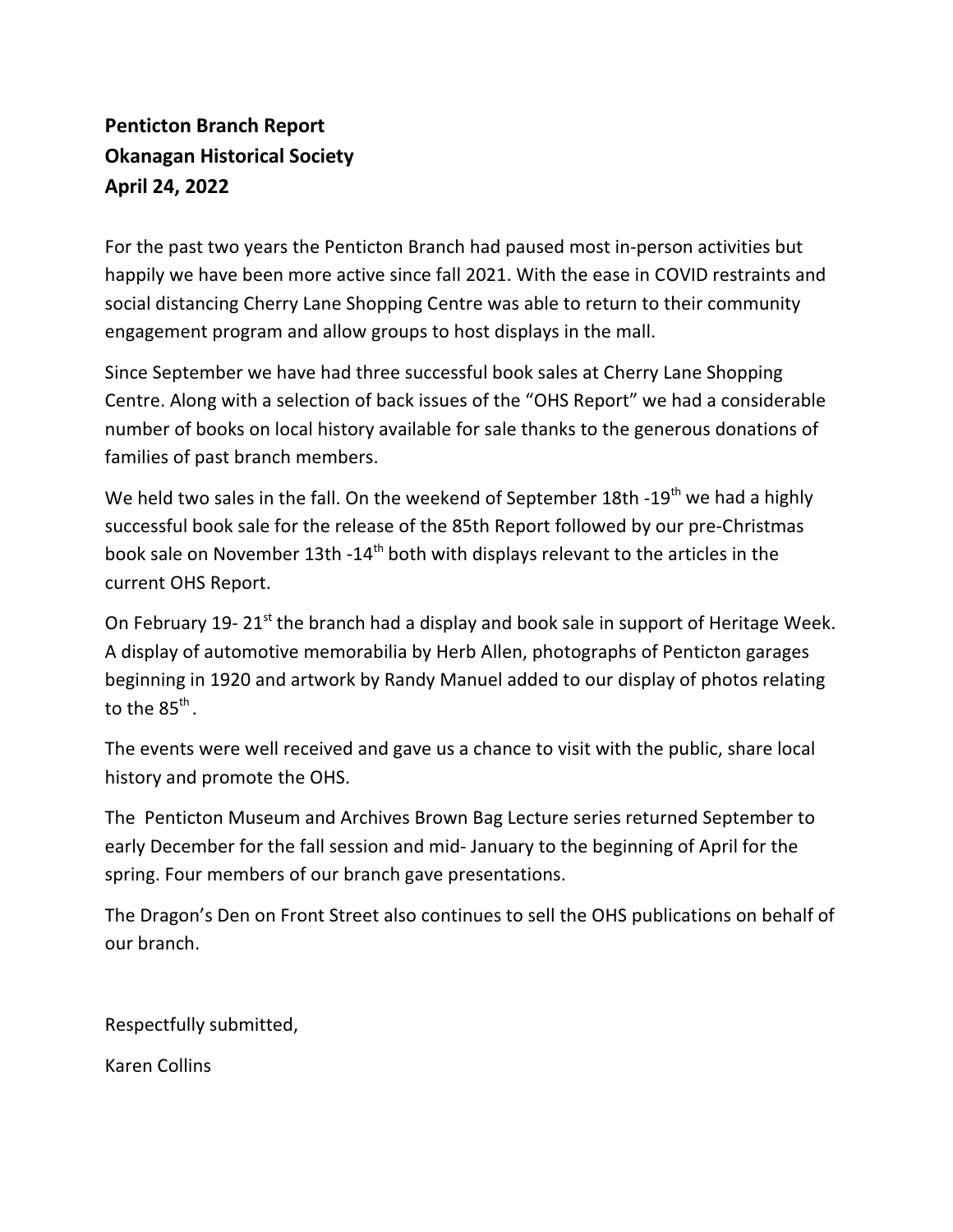## **Summerland Branch Report**

This year, the Summerland Branch received \$6500 to develop historic signage for our new Waterfront Heritage Park. The goal of the park is to celebrate our significant indigenous history and the early history of Summerland. We hope to finish the project for Victoria Day, Monday May 23 2022.

Since 1987, for Heritage Week, the community has chosen an historic building, site and tree. For Heritage Week this year, the community has chosen the Badminton Hall, built in 1934. This building is one of two in Canada that is a "stand alone" badminton facility. The selected heritage site is the 1910 Baptist Church. The reason for this selection is that the branch has the goal of installing an interpretive sign at this location. The selected tree for 2022 is the Kitson maple trees in Trout Creek. Three maple trees were planted close together in 1960 and the net result is an explosion of colour each Fall.

Since 1987, on an annual basis, a pen and ink drawing of each selected heritage building was done and today we have a large display of these drawings on the northern wall of our museum.

The Summerland museum had now completed the digitization our Summerland newspapers from 1908-1929 and then again in 1946-1967. For historians who use this source of information, this is a major step forward. During those missing years of 1930-1945, hopefully the Penticton newspapers will be digitized and readily available to the public. We encourage other OHS branches to promote these digitization projects.

Other Summerland branch projects include an expansion of our "virtual tour of the cemetery". The branch is trying to keep up with Bob Hayes from Kelowna, and it's not easy ! Also the branch is just starting to update our "Street Names of Summerland " and our Heritage Homes book. Busy times.

Two years ago, Summerland Municipal Council's Heritage Advisory Commission folded and the Summerland Branch of the OHS took over the commission's responsibilities. Although it was a little confusing in the beginning, the Branch has provided recommendations to Municipal Council and receiving funds for the Waterfront Heritage Park is a good sign.

Respectfully submitted

George Downton

Branch President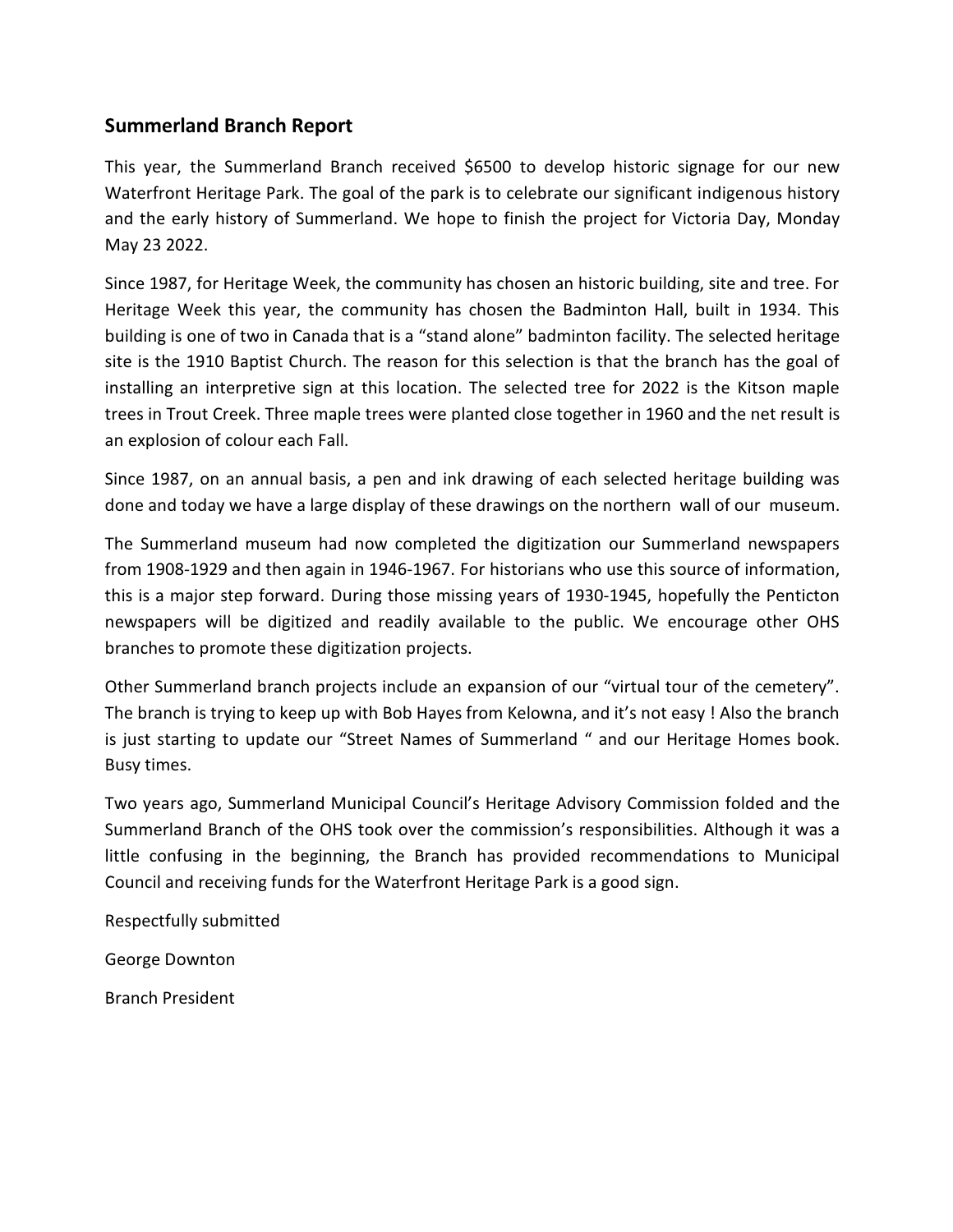## Kelowna Branch Presidents Report

I wish to acknowledge that we are on the traditional and unceded territory of the Syilx people whose proud history in this area dates back more than 11,500 years. It is our wish that the Kelowna Branch forges a stronger relationship with the local Indigenous people, as we together strive to record and promote the history – pre and post-contact – of this beautiful part of British Columbia.

Over the past year the Kelowna Branch has had several "Zoom" executive meetings including our recent AGM, which has allowed us to move forward with some of our activities which include: Kelowna Branch annual calendar which sold out and brought in \$4000 for the branch.

- Branch bursaries which we are waiting for the recipient announcement for both. The Buckland Bursary has been increased to \$1000 this year from \$500.
- The Kelowna Pioneer Cemetery Signage Project continues with the addition of four more signs this year recognizing "Ranching", "Cemetery History", "Agriculture" and "Japanese Heritage" to the two already installed for "Chinese Heritage" and "Francophones".
- Father Pandosy Mission site is having much needed restoration work done to some of the buildings by Robin Digby, heritage restoration expert.
- The Kelowna Courier newspaper column has continued to run weekly with a variety of interesting stories about the people and places in our area.

COVID has not prevented the Kelowna Branch from continuing its mandate to research, record and promote our local human and natural history. When COVID restrictions are lifted, we anticipate doing even more, including some of our traditional in-person events, such as our Annual General Meeting, the summer picnic, the annual Tractor Show (at the historic Pandosy Mission site), and our fall social. Until we have the full "go-ahead", we will continue to limit our activities to ones which are safer in nature.

The Central Okanagan is growing at a rapid rate. Recent news tells us that Kelowna is the fastest growing city of its size in all of Canada. At the time of this writing, changes are occuring in our city and environs. Neighbourhoods are being rezoned for multi-family and densified development. Historic buildings and their surroundings are in danger of disappearing in the face of this rapid development. There are concerns about how this development will impact on our precious supply of life-giving water. These questions and many more remind us of the importance of our natural and human history and the role that the Okanagan Historical Society plays in preserving this history. Working alongside other like-minded organizations - the Central Okanagan Heritage Society (COHS), neighbourhood associations, local museums and archives, the Kelowna & District Genealogical Society (KDGS) and the Kelowna Tree Protectors, to name but a few – the Kelowna Branch is working to ensure that our history, in its many and varied forms, is not lost to rampant development and the destruction of our precious Okanagan natural water and landscapes.

Respectfully submitted,

Margot Pridham, Kelowna Branch President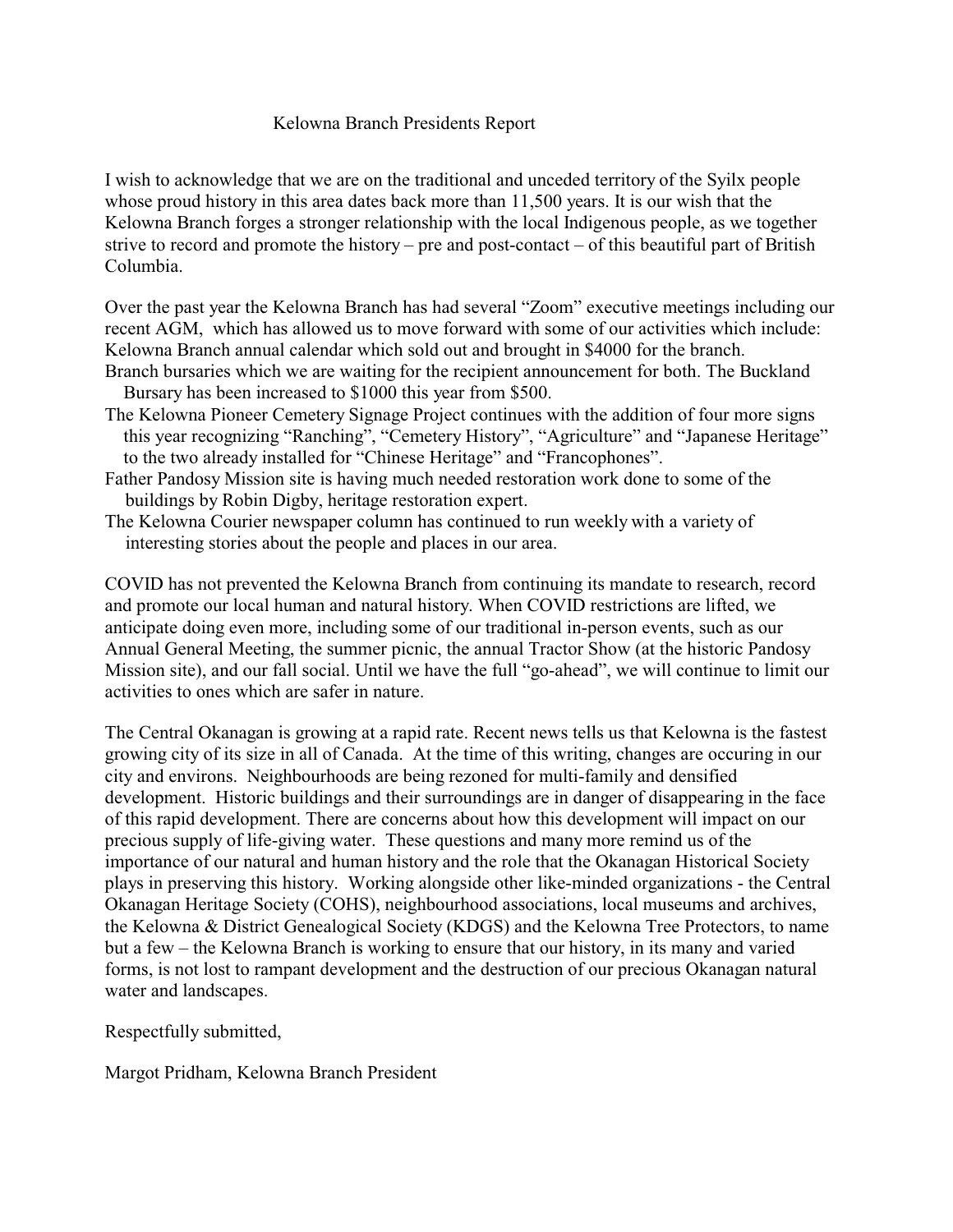Once again the continuing Covid-19 Pandemic has precluded our branch from holding any meetings since November 2019, nor were we able to host the Society's AGM again this year. 'Three times the charm' certainly did not hold true for us and we sincerely wish the Salmon Arm branch more success in hosting the society's AGM in 2023.

Should we be able to hold in person meetings in the fall, Len Gamble has kindly offered to give his long awaited presentation of the A.L.Fortune School Fire of 1975.

In March our branch received an email from a woman named Jennifer Grainger. Although living in Ontario, she is currently writing a novel set in B.C. during the 1880s. Jennifer stated that she has found lots of useful information in our digitized OHS Reports and thinks that they are a "wonderful source" of information about the Okanagan area. One of her characters is a twelve-year-old child who is making a steamboat journey between Lambly's Landing (Enderby) and Sicamous and was wanting an approximate cost, or at least an educated guess, of what that fare would be around the year 1885.

Joan Cowan took on the research locally and, although able to confirm that the sternwheeler SS Spallumcheen and the side-wheeler Lady Dufferin were the two boats regularly traveling that route during the time period in question, she was unable to locate a single mention of price anywhere; not in advertising, recollections of old-timers nor in the Enderby Museum's records. Joan then reached out to a local historian, Jim Cooperman, to see if he had run across any prices. The only example he had closest to that time period was from 1913 when passengers were charged four cents a mile to travel from Celista to Kamloops. Joan and Jim made an educated guess that the fare Jennifer was looking for likely would have cost between 25 and 50 cents. Taking into consideration the fact that the most common Dominion of Canada bank note circulating in the 1880s was the 25-cent bill, commonly called a 'shinplaster', it was suggested to Jennifer that she would be quite close to the truth if she used a fare of 25 cents for her young character.

Respectfully submitted,

Carmen Kirkland, Branch President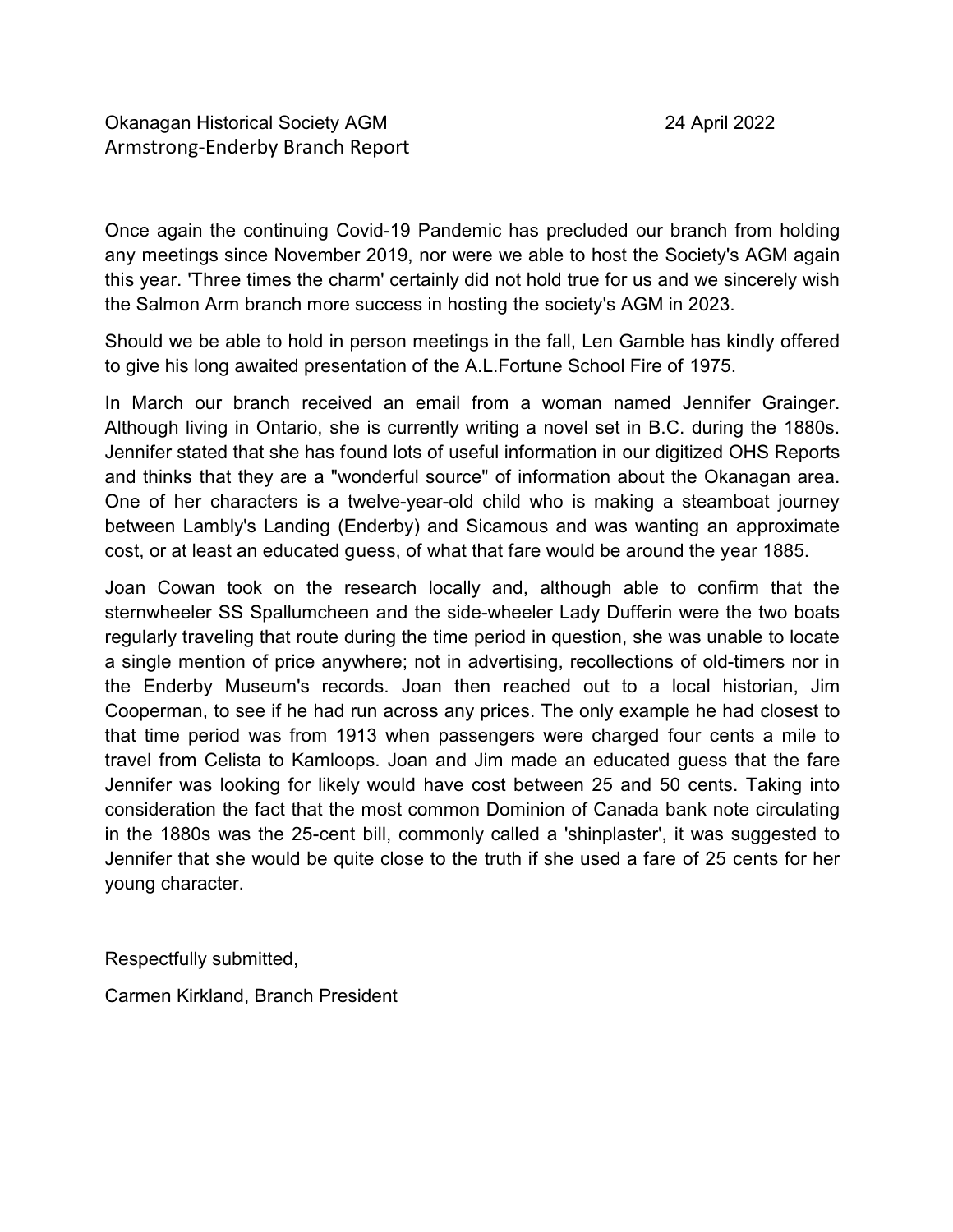Salmon Arm Branch Report April 2022

Returning to in person meetings has been a welcome change from Zoom meetings during COVID.

During this past year, we had a display for sign up week in September, held a book sale in November, and set up an unmanned display for Heritage Week in February. At Christmas time, our various publications and Report #85 sold well in the bookstores. Both our bookstores reported a slow but steady number of sales, as well as interest in any local history publications. It seems with our expanding population; newcomers are keen to learn more of our area.

We have been expanding our display capacity, as well as working to organize and improve our display materials.

We have begun researching local WW1 veterans, so their names are not forgotten. Our Cenotaph remembers those who lost their lives for their country, but we are trying to preserve the names of those who returned from the Great War, including the women and Indigenous members of the Armed Forces who served. Identifying the returned veterans has been a learning experience, as local communities were much smaller and remembered their veterans in different ways.

Our Walking Tour is quite popular as our Tourist Board and Economic Development Commission are actively promoting the tour, so we have been improving signage to highlight the various stops on the tour.

The Fall Fair this year promises to be a major event on the calendar, as it has been a victim of Covid cancellations for the past two years.

Our group has begun interviewing 'Old Timers' again in the hope of preserving more oral histories.

Planning has begun for the Valley AGM to be held here in 2023. We are looking forward to seeing everyone in person!

Respectfully submitted

Linda Painchaud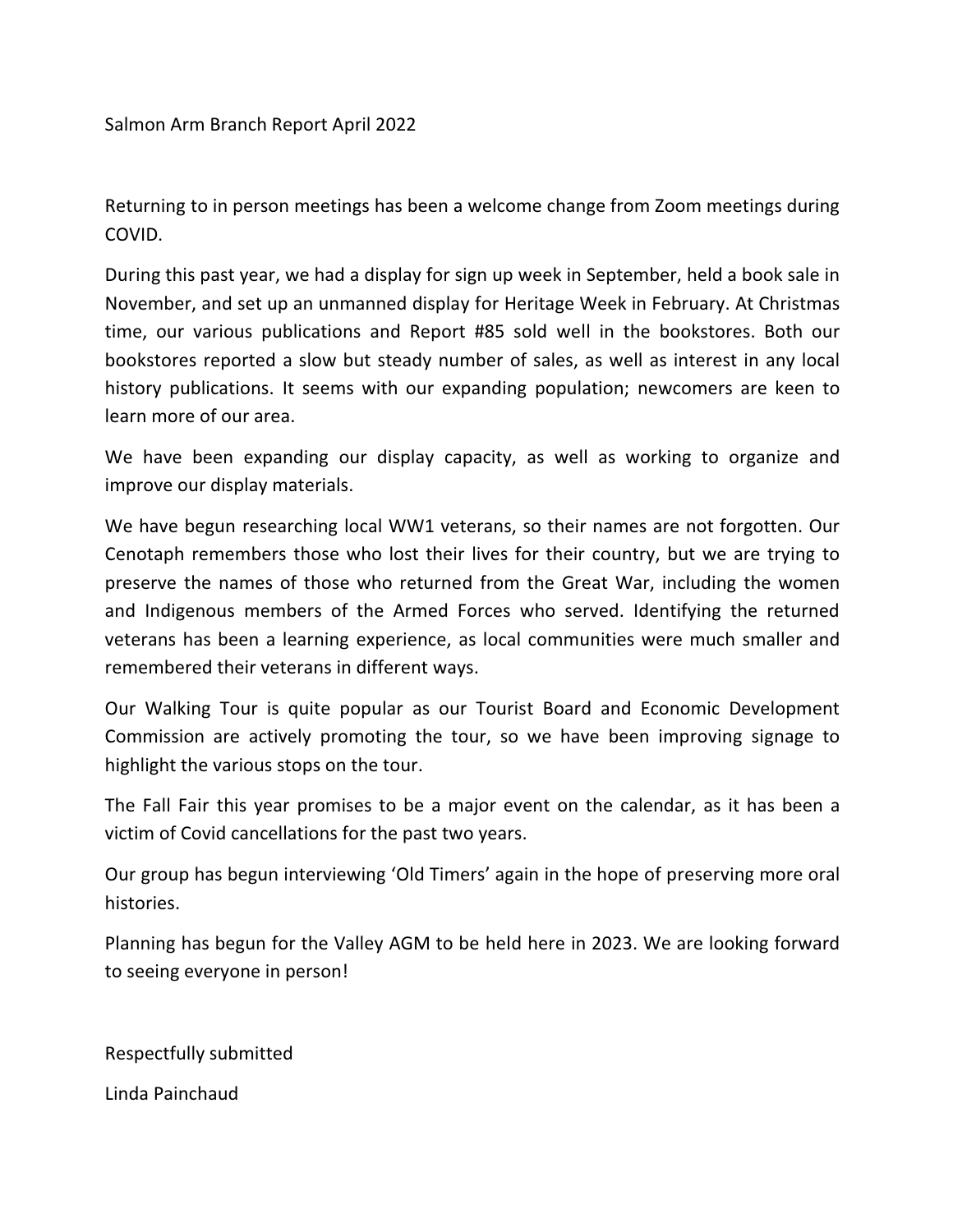#### **Father Pandosy Mission Site update, April 24th ,2022**

Restoration progressing very well, we are in a 2 week pause as the Project Manager 102 year mother passed away, even at that age it is still sad.

Fantastic news on Wednesday April 27<sup>th</sup> we are beginning negotiations between the City of Kelowna and the Bishop of Nelson Dioceses. I will be present to facility and make sure that all parties stay on track.

Please stay tuned

Respectfully submitted

Domenic Rampone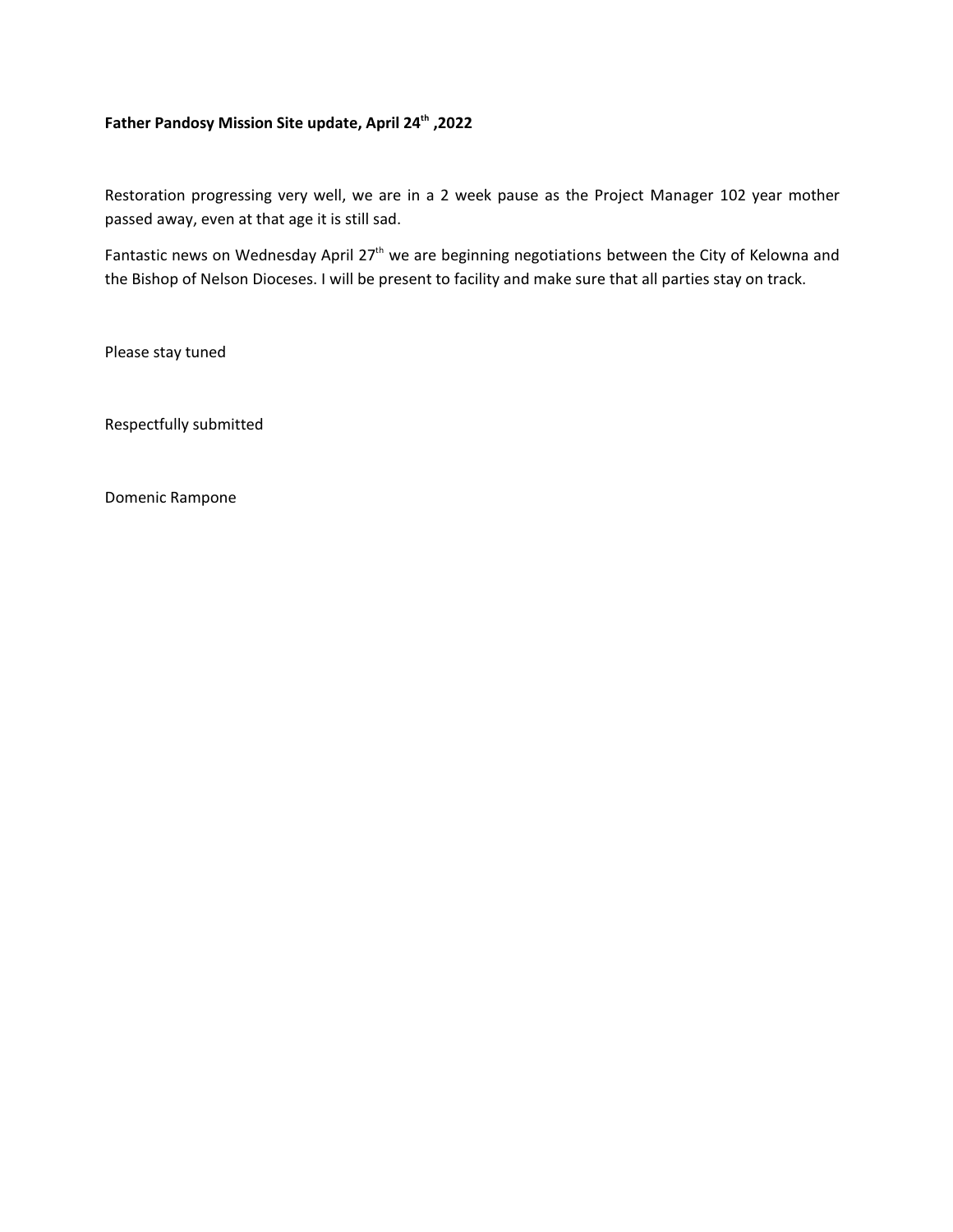## **Student Essay Contest**

## **Apr. 24, 2022**

The Student Essay entries this year were of much better quality, and topics were more varied than usual. The committee agreed that two were worthy of the prize. After consulting with Bob Cowan about the financial aspect, and with Ken Mather about inclusion in the Report, I made a motion that:

*As no award was made last year, and the funds are there, for this year only, we have two co-winners of the OHS Student Essay contest, each to receive a \$1000.00 prize and publication in the Report.* 

The motion passed with no dissent. As a result, the two co-winners are:

"They remember the heat and the dust and the rattlesnakes": Battle Drill Comes to Vernon, 1939-1945 by Megan Hamilton, a student at the University of Waterloo

and

 Rapid Descent: The Rise and Fall of Outdoor Waterslides in the Okanagan Region by Jillian Pearson, a student at the University of Northern B.C.

As we are unable to meet in person this year, Bob will be mailing the awards to the two winners after today's meeting.

Respectfully submitted,

Diane Ambil

Student Essay Contest coordinator